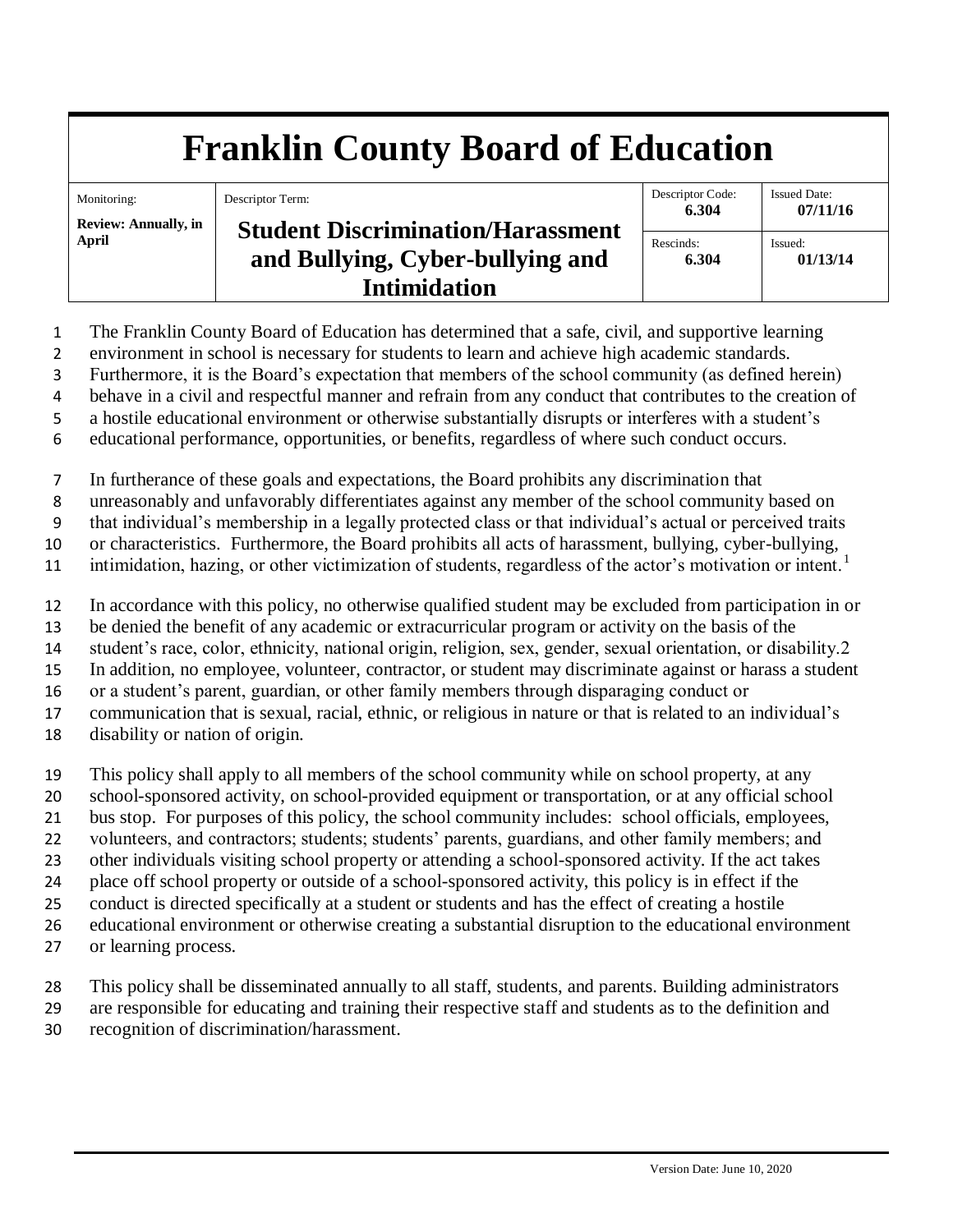#### **DEFINITIONS**

 Bullying/Intimidation/Harassment – an act that substantially interferes with a student's educational benefits, opportunities, or performance, and the act has the effect of:

- Physically harming a student or damaging a student's property;
- Knowingly placing a student or students in reasonable fear of physical harm to the student or damage to the student's property;
- Causing emotional distress to a student or students; or
- Creating a hostile educational environment.
- Bullying, intimidation, and harassment creates a hostile educational environment where the conduct is
- sufficiently severe, pervasive, or persistent so as to interfere with or limit a student's ability to

participate in or benefit from the services, activities, or opportunities offered by a school. Bullying,

intimidation, or harassment may also constitute unlawful discrimination where it is based on or

 implicates a student's race, color, ethnicity, national origin, religion, sex, gender, sexual orientation, or disability.

- Examples of acts that may be considered bullying if meeting the standards stated above, include, but are not limited to:
- A. Overt, repeated acts or gestures made with the intent to harass, ridicule, humiliate, or harm;
- B. Physical or psychological intimidation;
- C. Stated or implied threats;
- D. Use of any language, written or unwritten, hand gestures or other forms of expression aimed at defining a student in a sexual manner or impugning the character of a student based on allegations of sexual promiscuity;
- E. Assault of a student, whether physical, verbal, psychological, or emotional;
- F. Attacks on personal property; and
- G. Communication of any of the above, or an intent to undertake any of the above, whether made in person or by electronic device.
- *Cyber-bullying*  A form of bullying undertaken through the use of electronic devices. Electronic

devices include, but are not limited to, telephones, cellular phones or other wireless telecommunication

 devices, text messaging, emails, social networking sites, instant messaging, videos, web sites, or fake profiles.

*Hazing* – an intentional or reckless act by a student or group of students that is directed against any

other student(s) that endangers the mental or physical health or safety of the student(s) or that induces

or coerces a student to endanger his/her mental or physical health or safety. Coaches and other

- employees of the school district shall not encourage, permit, condone or tolerate hazing activities.<sup>3</sup>
- "Hazing" does not include customary athletic events or similar contest or competitions and is limited

to those actions taken and situations created in connection with initiation into or affiliation with any

organization.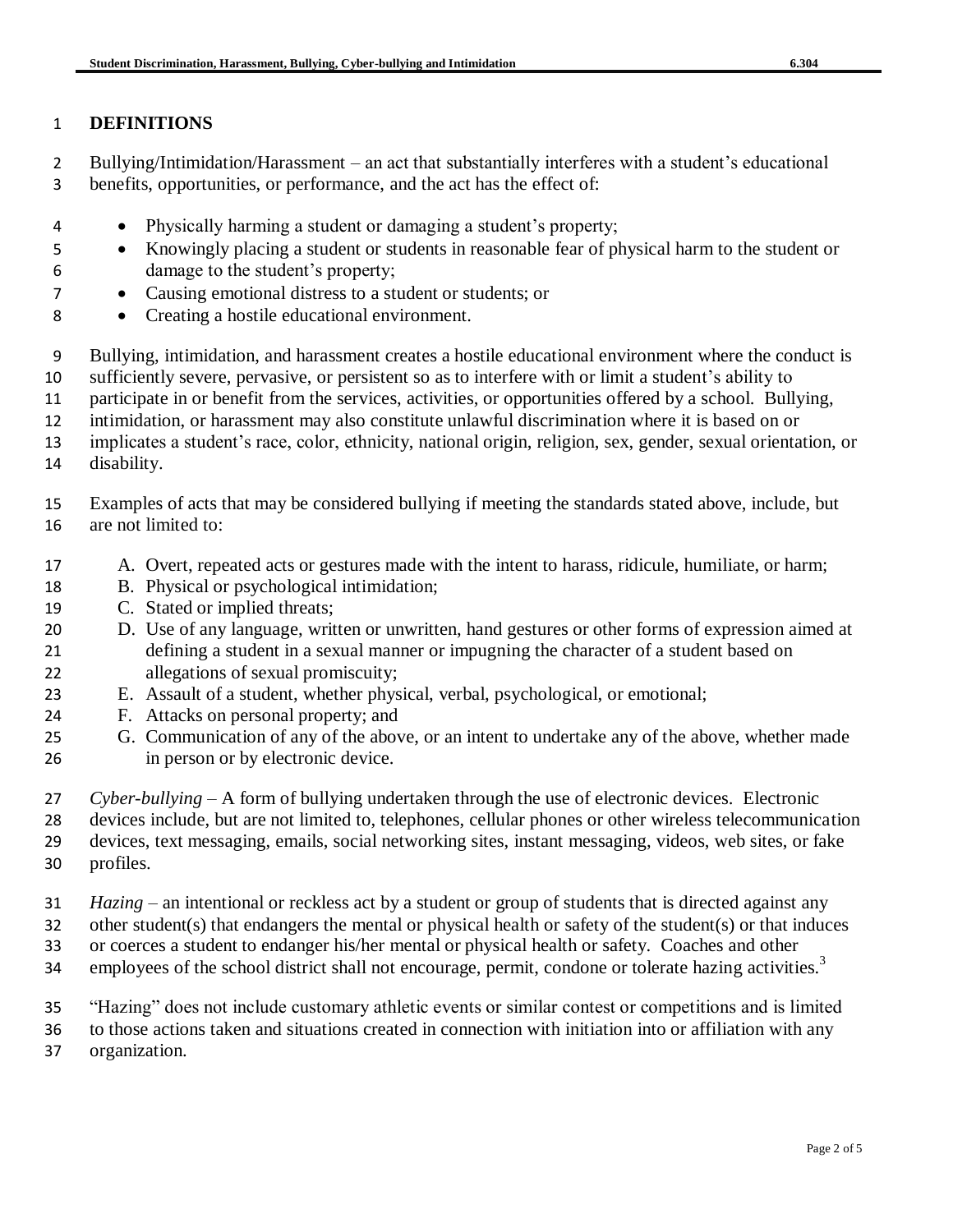### **COMPLAINTS AND INVESTIGATIONS**

 Alleged victims of the above-referenced offenses shall report these incidents to a teacher, counselor or 3 building administrator.<sup>2</sup> All school employees are required to report alleged violations of this policy

to the principal/designee. All other members of the school community, including students, parents,

volunteers, and visitors, are encouraged to report any act that may be a violation of this policy.

While reports may be made anonymously, an individual's need for confidentiality must be balanced

with obligations to cooperate with police investigations or legal proceedings, to provide due process to

the accused, to conduct a thorough investigation or to take necessary actions to resolve a complaint,

 and the identity of parties or witnesses may be disclosed in appropriate circumstances to individuals with a need to know.

- 
- The principal/designee at each school shall be responsible for investigating and resolving complaints.
- Once a complaint is received, the principal/designee shall initiate an investigation within forty-eight
- (48) hours of receipt of the report.<sup>4</sup> If a report is not initiated within forty-eight (48) hours, the
- principal/designee shall provide the director of schools with appropriate documentation detailing the

reasons why the investigation was not initiated within the timeframe.<sup>4</sup> 

The principal shall notify the parent/legal guardian when a student is involved in an act of

discrimination, harassment, intimidation, bullying or cyberbullying. The principal shall provide

information on district counseling and support services. Students involved in an act of discrimination,

harassment, intimidation, bullying, or cyber-bullying shall be referred to the appropriate school

20 counselor by the principal/designee when deemed necessary.<sup>1,4</sup>

 The principal/designee is responsible for determining whether an alleged act constitutes a violation of this policy, and such act shall be held to violate this policy when it meets one of the following conditions:

- 24 It places the student in reasonable fear or harm for the student's person or property;
- 25 It has a substantially detrimental effect on the student's physical or mental health;
- It has the effect of substantially interfering with the student's academic performance; or
- 27 It has the effect of substantially interfering with the student's ability to participate in or benefit from the services, activities, or privileges provided by a school.

 Upon the determination of a violation, the principal/designee shall conduct a prompt, thorough, and complete investigation of each alleged incident. All investigations shall be completed and appropriate 31 intervention taken within twenty (20) calendar days from receipt of the initial report.<sup>4</sup> If the investigation is not complete or intervention has not taken place within twenty (20) calendar days, the principal/designee shall provide the director of schools with appropriate documentation detailing the reasons why the investigation has not been completed or the appropriate intervention has not taken place.<sup>4</sup> Within the parameters of the federal Family Educational Rights and Privacy Act (FERPA) at

- 20 U.S.§ 1232g, a written report on the investigation will be delivered to the parents of the
- complainant, parents of the accused students and to the Director of Schools.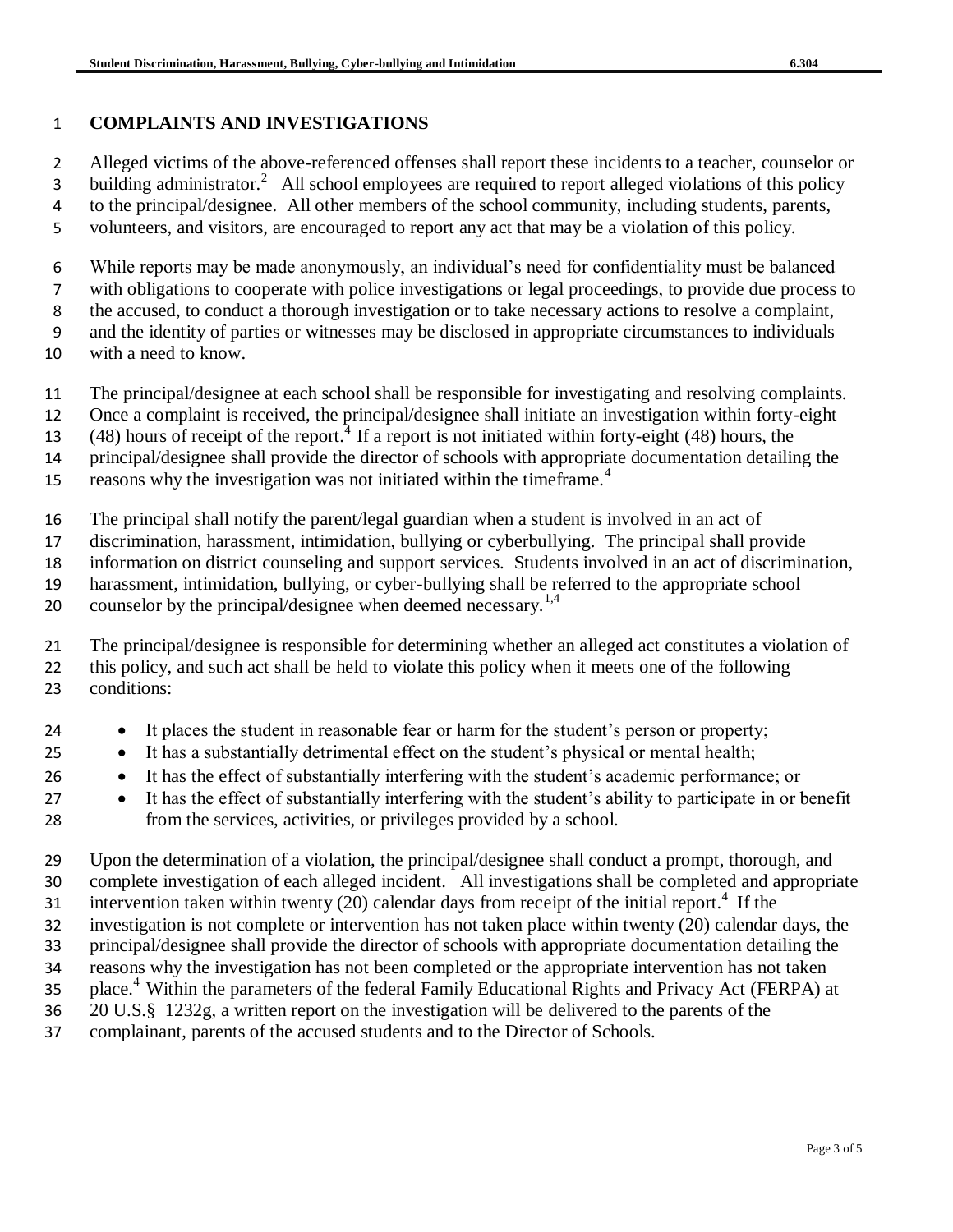#### **RESPONSE AND PREVENTION**

School administrators shall consider the nature and circumstances of the incident, the age of the

- violator, the degree of harm, previous incidences or patterns of behavior, or any other factors, as appropriate to properly respond to each situation.
- A substantiated charge against an employee shall result in disciplinary action up to and including
- termination. A substantiated charge against a student may result in corrective or disciplinary action up
- to and including suspension.
- An employee disciplined for violation of this policy may appeal the decision by contacting the Federal
- Rights Coordinator or the Director of Schools. Any student disciplined for violation of this policy may
- appeal the decision in accordance with disciplinary policies and procedures.

## **REPORTS**

- When a complaint is filed alleging a violation of this policy where there is physical harm or the threat
- of physical harm to a student or student's property, the principal/designee of each middle school,

junior high school, or high school shall report the findings and any disciplinary actions taken to the

- director of schools and the chair of the board of education.
- By July 1 of each year, the director of schools/designee shall prepare a report of all of the bullying
- cases brought to the attention of school officials during the prior academic year. The report shall also
- indicate how the cases were resolved and/or the reasons they are still pending. This report shall be
- presented to the board of education at its regular July meeting, and it shall be submitted to the state
- department of education by August 1.
- The director of schools shall develop forms and procedures to ensure compliance with the
- requirements of this policy and TCA 49-6-4501 through TCA 49-6-4506.

### **RETALIATION AND FALSE ACCUSATIONS**

- Retaliation against any person who reports or assists in any investigation of an act alleged in this policy is prohibited. The consequences and appropriate remedial action for a person who engages in retaliation shall be determined by the administrator after consideration of the nature, severity, and
- circumstances of the act.
- False accusations accusing another person of having committed an act prohibited under this policy are
- prohibited. The consequences and appropriate remedial action for a person found to have falsely
- accused another may range from positive behavioral interventions up to and including suspension and
- expulsion.